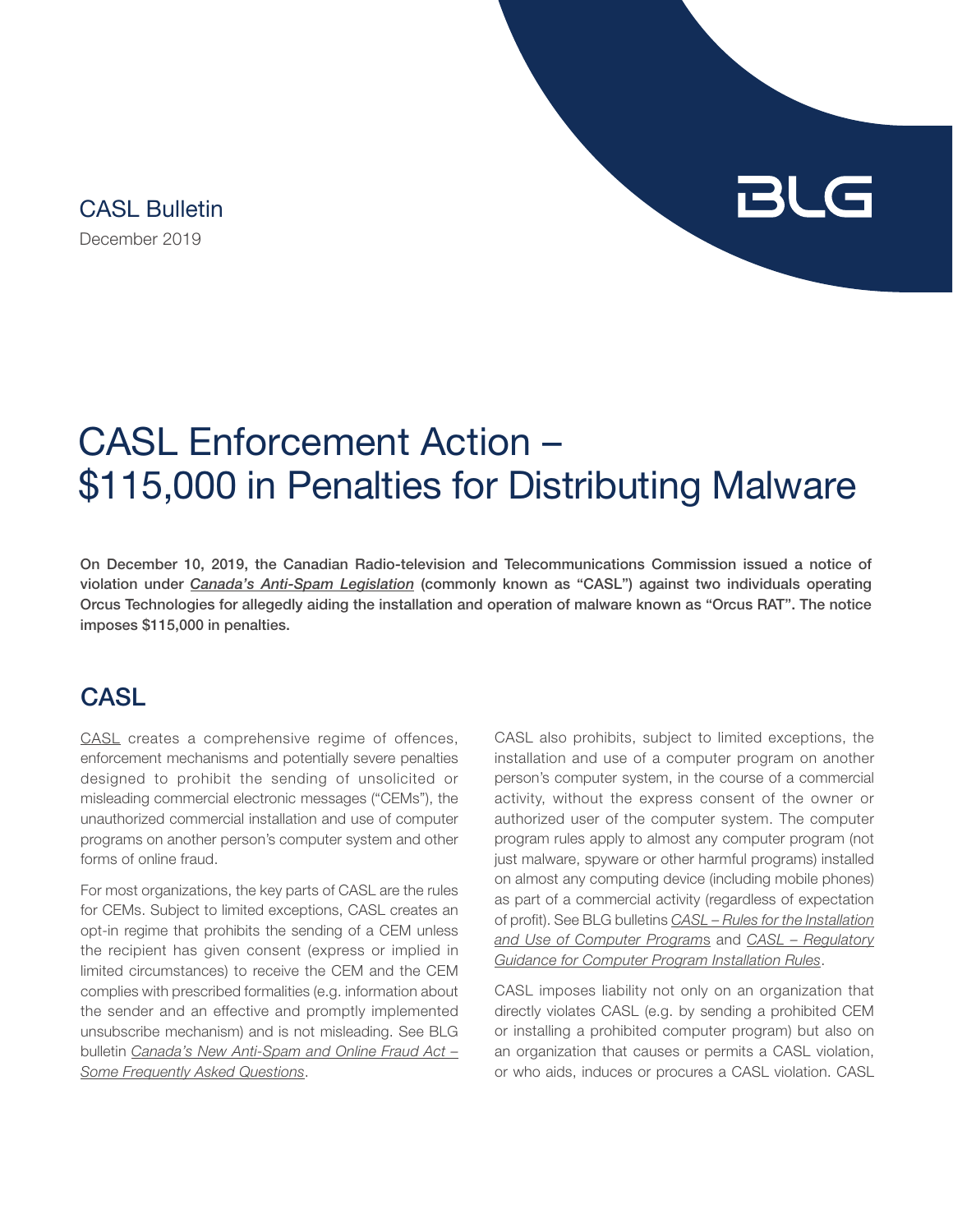also provides that an organization is vicariously liable for CASL violations by its employees and agents (e.g. digital marketing service providers) within the scope of their employment or authority, and corporate directors and officers are personally liable if they direct, authorize or assent to, or acquiesce or participate in, a CASL violation. Organizations, directors and officers might avoid liability if they establish that they exercised due diligence to prevent the CASL violation.

CASL violations can result in potentially severe administrative monetary penalties – up to \$10 million per violation for an organization and \$1 million per violation for an individual – in regulatory enforcement proceedings. CASL includes a private right of action that is not in force. See BLG bulletin *[CASL – Government Suspends Private](https://blg.com/en/News-And-Publications/Documents/Publication_4961_1033.pdf) [Right of Action](https://blg.com/en/News-And-Publications/Documents/Publication_4961_1033.pdf)*.

The Canadian Radio-television and Telecommunications Commission ("CRTC") is responsible for enforcing CASL's rules regarding CEMs and computer program installation, and has various enforcement tools for that purpose. Since CASL came into force in 2014, CRTC has taken enforcement action against organizations and individuals who have violated CASL, and has issued enforcement decisions and accepted voluntary undertakings (settlements). See BLG bulletins *[CASL – Year in Review](https://blg.com/en/News-And-Publications/Documents/Publication_5527_1033.pdf) [2018](https://blg.com/en/News-And-Publications/Documents/Publication_5527_1033.pdf)*, *[CASL – Year in Review 2017](https://blg.com/en/News-And-Publications/Documents/Publication_5172_1033.pdf)*, *[CASL – Year in Review](https://blg.com/en/News-And-Publications/Documents/Publication_4788_1033.pdf) [2016](https://blg.com/en/News-And-Publications/Documents/Publication_4788_1033.pdf)* and *[CASL – Year in Review 2015](https://blg.com/en/News-And-Publications/Documents/Publication_4357_1033.pdf)*.

In December 2017, the House of Commons Standing Committee on Industry, Science and Technology issued a report titled *[Canada's Anti-Spam Legislation: Clarifications](https://www.ourcommons.ca/Content/Committee/421/INDU/Reports/RP9330839/indurp10/indurp10-e.pdf) [are in Order](https://www.ourcommons.ca/Content/Committee/421/INDU/Reports/RP9330839/indurp10/indurp10-e.pdf)*, which recommends some changes to CASL. In April 2018, the government released an official [response](https://www.ourcommons.ca/content/Committee/421/INDU/GovResponse/RP9762984/421_INDU_Rpt10_GR/421_INDU_Rpt10_GR-e.pdf) to the report. See BLG bulletin *[New Committee Report on](https://blg.com/en/News-And-Publications/Documents/Publication_5165_1033.pdf) [CASL Highlights Need for Clarification and Education](https://blg.com/en/News-And-Publications/Documents/Publication_5165_1033.pdf)*.

### CASL Enforcement Action – Orcus RAT

On December 10, 2019, the CRTC [announced](https://www.canada.ca/en/radio-television-telecommunications/news/2019/12/crtc-issues-115000-in-penalties-to-stop-the-spread-of-malicious-software.html) the issuance of a notice of violation against two individuals operating a partnership known as Orcus Technologies, alleging that they violated CASL's computer program rules by developing, selling and promoting malware known as "Orcus RAT",

which enables hackers to install the program and take control of a victim's computer without their knowledge or consent.

The CRTC's investigation of Orcus Technologies commenced in February 2018 and involved an international coordinated effort with the Royal Canadian Mounted Police (RCMP), the U.S. Federal Bureau of Investigation and the Australian Federal Police. The investigation involved the CRTC's collection of documents from third party industry participants (e.g. cybersecurity firms, internet service providers and web hosts) pursuant to CASL's information gathering provisions, and the execution of warrants under CASL and the *Criminal Code* by the CRTC and the RCMP.

The CRTC's [announcement](https://www.canada.ca/en/radio-television-telecommunications/news/2019/12/crtc-issues-115000-in-penalties-to-stop-the-spread-of-malicious-software.html) and [notice of violation](https://crtc.gc.ca/eng/archive/2019/vt191210.htm) explain as follows:

- **Orcus Technologies is a partnership operated by Vincent** Griebel (a German national) and John Paul Revesz (an Ontario resident).
- **Orcus Technologies developed, distributed, promoted,** sold and supported a remote administration tool under the name "Orcus RAT". Orcus RAT is not a typical administration tool, but rather is a remote access trojan – a particularly dangerous type of malware that allows a hacker to install and take full administrative control of another person's computer system through a remote network connection without their knowledge or consent. Unlike lawful remote administration tools, remote access trojans are designed for stealth installation and operation and for the infliction of harm.
- Griebel and Revesz promoted the malicious features of Orcus RAT.
- Orcus RAT has been sold at least 1,300 times. While the total number of computer systems infected with Orcus RAT is unknown, it is expected to be "considerable".
- A Canadian virtual private server was used by an Australian hacker to install Orcus RAT on hundreds of computer systems worldwide, including 23 computer systems located in Canada.
- From 2016 to 2019, Revesz operated a dynamic domain name server service that was used by hackers to install different kinds of remote access trojans on computer systems and to communicate with the infected computer systems in Canada and abroad.